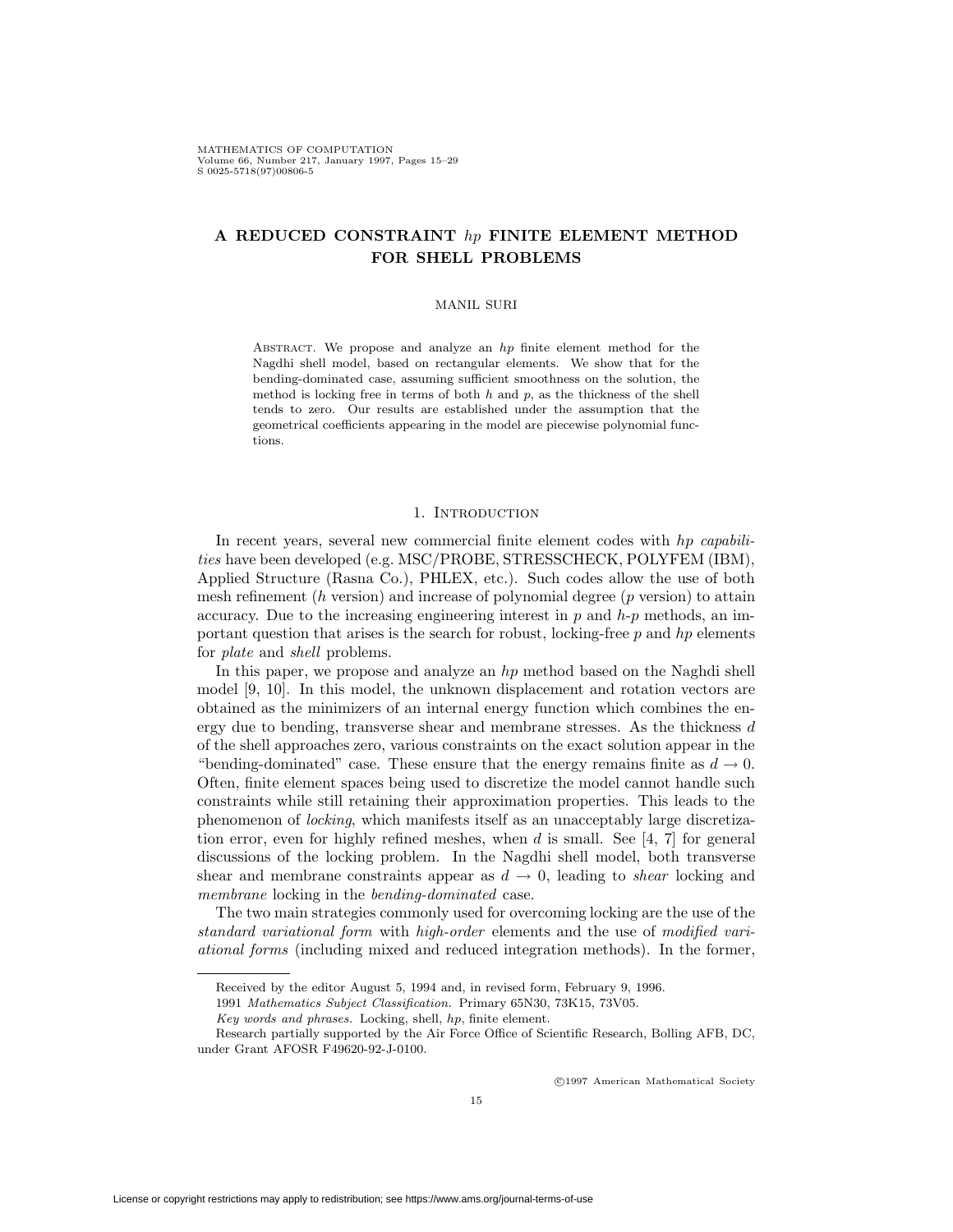#### 16 MANIL SURI

which we call *exact constraint* methods, the idea is to choose finite element spaces that are enriched enough to satisfy the constraints exactly. This is usually done by using high-order h methods or using  $p/hp$  methods. In the latter, the effect of the constraint is weakened, by enforcing it only approximately. Often, low-order (h version) elements are used. We call such methods reduced constraint methods. The above approaches have been rigorously investigated for various problems (other than shells) involving locking (see, e.g. [14, 16] for exact constraint approaches and [8, 15] for reduced constraint approaches).

In the case of locking for shells, however, even though there are several schemes that have been proposed in the engineering literature, the convergence properties of most schemes have not been mathematically established. A notable exception is the work of Pitkäranta (e.g.  $[12]$ ) in which locking for cylindrical shells (including a reduced constraint scheme proposed by Bathe and Dvorkin) has been analyzed. One of the conclusions that emerges from Pitkäranta's work is that high-order p-type schemes do particularly well in combatting locking for shells.

In this paper, we present and analyze an h<sub>p</sub> finite element method for shells which *combines* the two approaches of using high-order elements and weakening the constraints. Our element is based on a reduced constraint method recently proposed by Arnold and Bezzi [1] which uses a mixed formulation for the Nagdhi shell model with a stabilizing term that stabilizes it in the bending-dominated case. (This is the case for which locking occurs, the membrane-dominated case, leading to "pure membrane" deformation in the limit, is free of locking for smooth solutions.) Using this stabilizing mixed formulation, Arnold and Brezzi developed a family of mixed triangular elements for which they proved that the convergence of the displacement and rotation vectors does not deteriorate as  $d \rightarrow 0$  (i.e. the method is *locking-free* in the terminology of  $[4]$ ). Their results were only in terms of the h version and did not address the question of p-convergence, when successively higherorder elements from the family are used. Here, we formulate rectangular elements based on the modified variational form in [1]. As in the case of triangular elements in [1], we propose a *family* of such elements, one for each polynomial degree p. We consider not only the stability and convergence of this family in terms of the mesh parameter h, but also the polynomial degree  $p$ , showing that the family is robust in terms of both h and p (unlike the corresponding triangular elements from [1], no additional bubble functions are needed for stability here). Our analysis therefore validates not only the h version, but also the  $p$  and  $hp$  implementation of these reduced constraint methods. It also validates a spectral element approach (see Remark 3.5).

In [1], Arnold and Brezzi used an assumption of the geometrical coefficients in the variational formulation being piecewise constant. As we show here, the case when the coefficients are piecewise polynomials of degree  $m$  can also be treated, provided we use polynomials of sufficiently higher degree for the primary variables (this is easily accomplished in the  $p/hp$  versions). We show that the asymptotic p-convergence rate remains optimal in this case, and indicate, in Remark 3.7, what can be expected for the case of arbitrary geometric coefficients. Our analysis here is only carried out for the case of parallelograms, though we formulate our elements for general quadrilaterals. We believe that our results provide valuable insight into p and hp versions for more general shell and element geometries as well. (See Remark 3.4 in this context, which discusses the treatment of boundaries).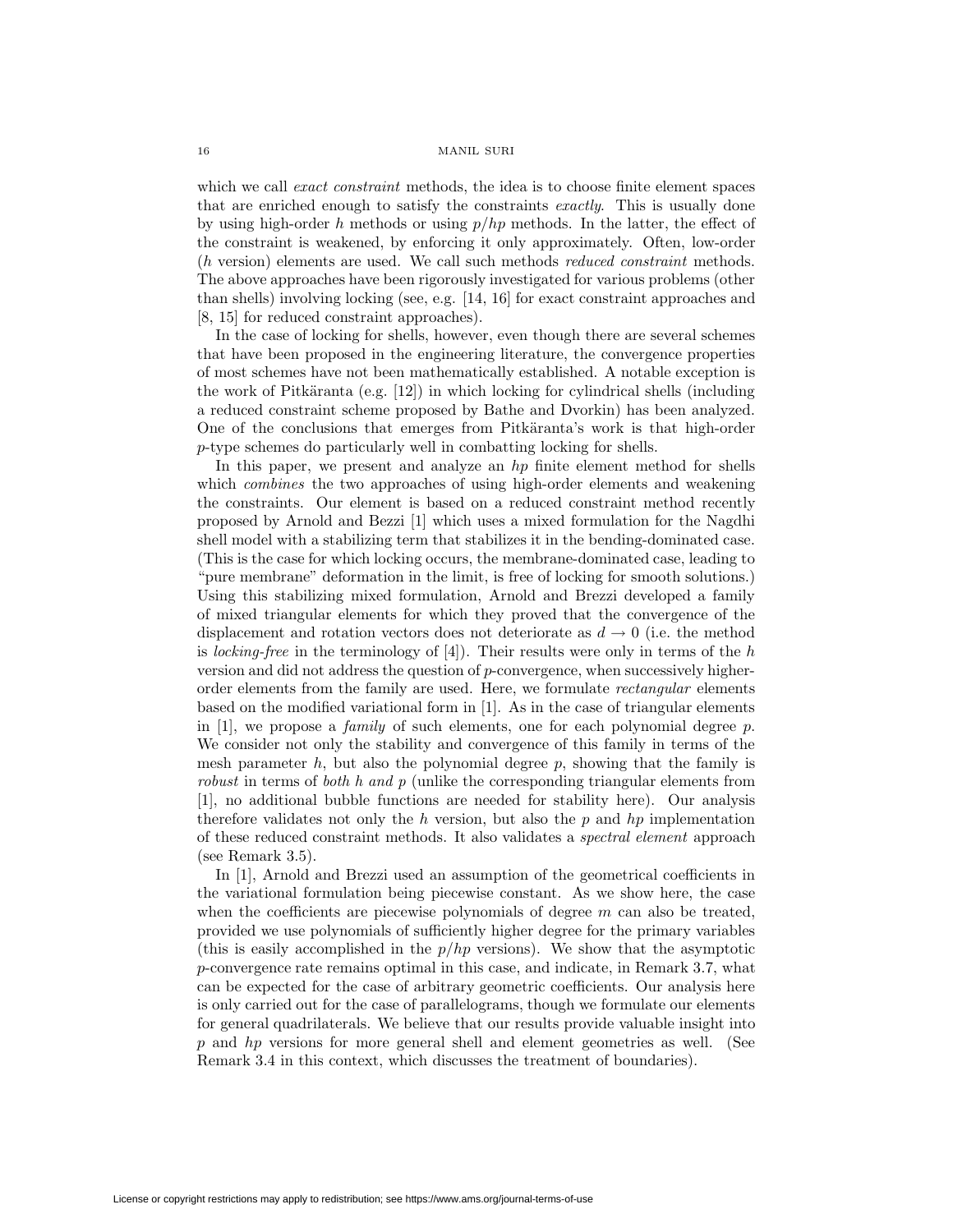The plan of the paper is as follows. Section 2 describes the Naghdi model and introduces the modified variational form from [1]. In Section 3, we describe the approximate method and present our main theorem. The proof is presented separately in Section 4. In order to properly analyze the  $p$  convergence, we do not analyze the problem as a mixed method (as in  $[1]$ ), but rather use the approach in  $[7]$  (see Remark 4.2). Essentially, we prove uniform estimates for the approximations as the solution tends to an inextensional (pure bending) one. (See Remark 3.4.)

### 2. The variational formulation for the Naghdi shell model

In this section, we describe the Naghdi shell model in its variational form. In this we closely follow Section 2 of [1].

As in [1], we let Greek indices range over 1, 2 and Latin indices over 1, 2, 3, with products containing repeated indices being summed. Also, 3-vectors  $\vec{v} = (v_i)$  are indicated by overarrows, 2-vectors by undertildes  $(v = (v_\alpha))$  and  $2 \times 2$  symmetric tensors by double undertildes  $(\lambda \geq (\lambda_{\alpha\beta}))$  with  $\lambda_{\alpha\beta} = \lambda_{\beta\alpha}$ . If V is a space of scalar functions, then  $\vec{v} \in \vec{V}$ ,  $v \in V$  or  $\lambda \in V$  will imply that each component is in V.

The Naghdi shell model involves various coefficients related to the geometry, which we now describe. Let us assume, for simplicity, that the midsurface of the shell can be represented as  $\vec{r}(\Omega)$  where  $\vec{r}$  is a smooth one-to-one mapping of  $\Omega$  into **R**<sup>3</sup>, where  $\Omega$  is a bounded open set in **R**<sup>2</sup>. Moreover, let  $\vec{r}$  be such that  $\vec{a}_1 = \vec{r}_{x^1}$ and  $\vec{a}_2 = \vec{r}_{x^2}$  are linearly independent at each point of  $\overline{\Omega}$ . Then, defining  $\vec{a}_3$  to be the unit vector along  $\vec{a}_1 \times \vec{a}_2$ , the shell (of thickness  $d \in (0,1]$ ) will occupy the region

$$
\left\{\vec{r}(\underbar{x})+x^3\vec{a}_3(\underbar{x})\mid \underbar{x}\in\Omega,\frac{-d}{2}
$$

Next, let the first and second fundamental forms of  $\vec{r}(\Omega)$  be defined by the matrices

$$
a_{\alpha\beta} = \vec{a}_{\alpha} \cdot \vec{a}_{\beta}, \qquad b_{\alpha\beta} = \vec{a}_{3} \cdot \frac{\partial^2 \vec{r}}{\partial x^{\alpha} \partial x^{\beta}}
$$

and let a be the determinant of the matrix  $(a_{\alpha\beta})$ ,  $a \neq 0$  on  $\overline{\Omega}$ . We denote the inverse of  $(a_{\alpha\beta})$  by  $(a^{\alpha\beta})$  and set

$$
\vec{a}^{\alpha} = a^{\alpha\beta}\vec{a}_{\beta}, \quad b^{\alpha}_{\gamma} = a^{\alpha\beta}b_{\beta\gamma}, \quad a^{\alpha\beta\gamma\delta} = \frac{E}{1 - \nu^2}(a^{\alpha\gamma}a^{\beta\delta} + \nu a^{\alpha\beta}a^{\gamma\delta}),
$$

where  $E > 0$  and  $\nu \in [0, \frac{1}{2})$  are the Young's modulus and Poisson ratio respectively. Finally, we define the Christoffel symbols  $\Gamma^{\delta}_{\alpha\beta} := \vec{a}^{\delta} \cdot \frac{\partial \vec{a}_{\beta}}{\partial x_{\alpha}}$ .

Let  $H^k(\Omega)$  denote the usual Sobolev spaces, with  $L_2(\Omega) = H^0(\Omega)$ . Let  $\Gamma_D \neq \emptyset$ be a portion of  $\partial\Omega$  and define

$$
H_D^r(\Omega) = \{ v \in H^r(\Omega) \mid v|_{\Gamma_D} = 0 \} \text{ for } r \ge 1,
$$
  

$$
\mathcal{V} = \{ (\vec{v}, \psi) \mid \vec{v} \in H_D^1(\Omega), \psi \in H_D^1(\Omega) \}
$$

with the norm in  $\mathcal V$  given by

$$
\|\vec{v}, \psi\|_{\mathcal{V}}^2 = \|\vec{v}\|_{1}^2 + \|\psi\|_{1}^2.
$$

We will assume that our solution  $(\vec{u}, \theta) \in \mathcal{V}$ , i.e. we will assume clamped conditions along  $\Gamma_D$ . Suppose  $d^3 f^i \vec{a}_i$  is the resultant of the forces applied on the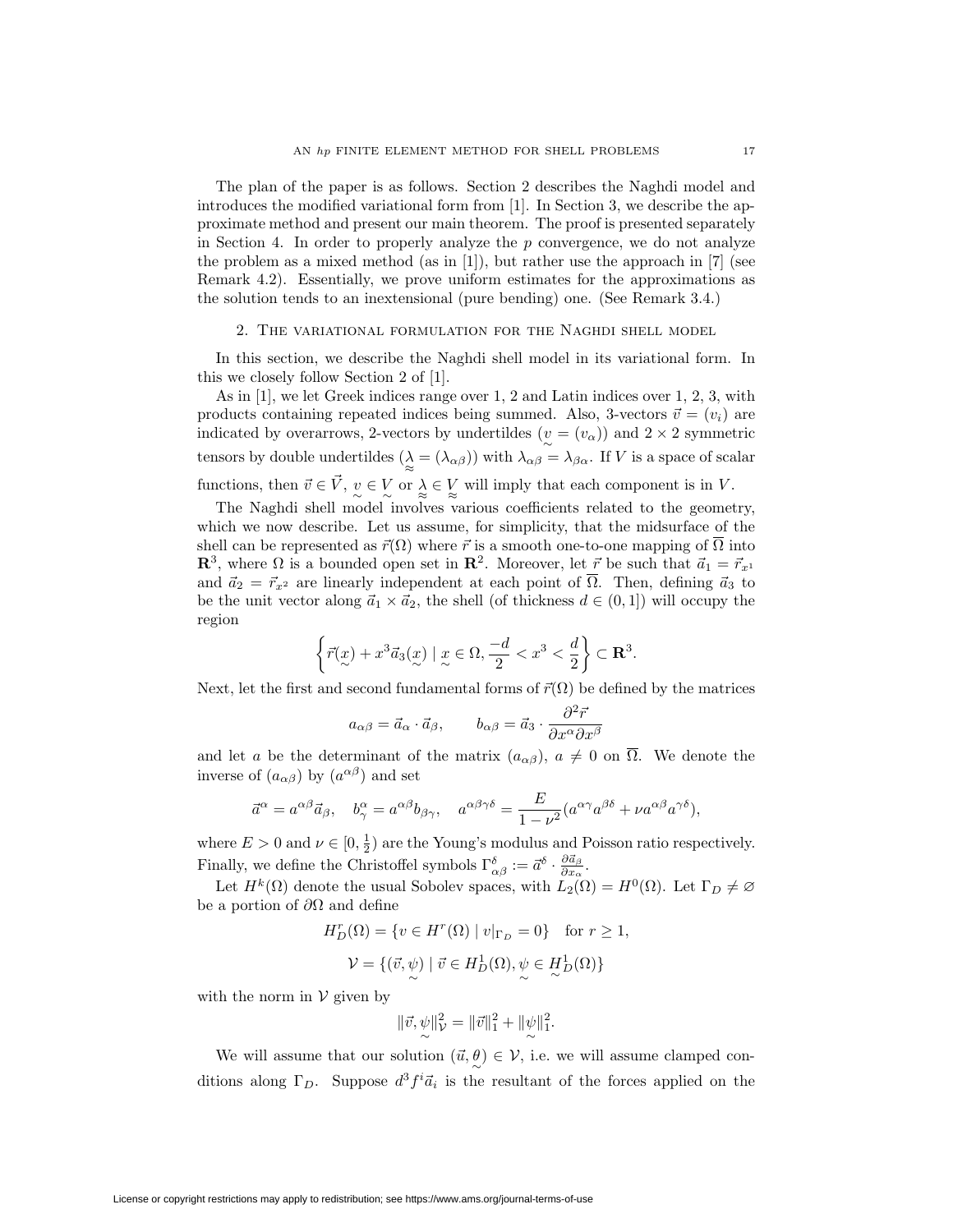midsurface, then the Naghdi model determines the displacement  $\vec{u} = (u_i)$  and rotation  $\theta = (\theta_{\alpha})$  as the solution of the variational problem: Find  $U = (\vec{u}, \theta) \in V$ satisfying

∼

(2.1) 
$$
a(U,V) + d^{-2}(\Phi(U), \Phi(V))_1 + d^{-2}(\Lambda(U), \Lambda(V))_2 = F(V)
$$
  
for all  $V = (\vec{v}, \psi) \in V$ ,

where

$$
a(U, V) = \int_{\Omega} \frac{a^{\alpha\beta\gamma\delta}}{12} \Psi_{\alpha\beta}(\vec{u}, \theta) \Psi_{\gamma\delta}(\vec{v}, \psi) \sqrt{a} \, dx,
$$
  

$$
(\underline{\Phi}(U), \underline{\Phi}(V))_1 = \int_{\Omega} a^{\alpha\beta} \frac{E}{2(1+\nu)} \Phi_{\alpha}(\vec{u}, \theta) \Phi_{\beta}(\vec{v}, \psi) \sqrt{a} \, dx,
$$
  

$$
(\underline{\Lambda}(U), \underline{\Lambda}(V))_2 = \int_{\Omega} a^{\alpha\beta\gamma\delta} \Lambda_{\alpha\beta}(\vec{u}) \Lambda_{\gamma\delta}(\vec{v}) \sqrt{a} \, dx,
$$
  

$$
F(V) = \int_{\Omega} f^i u_i \sqrt{a} \, dx.
$$

In the above,  $\Psi$ ,  $\Phi$ , and  $\Lambda$  are the change of curvature tensor, the transverse shear strain tensor, and the membrane strain tensor, respectively. For any  $\vec{u} = (u_i)$ ,  $\theta \to (\theta_{\alpha})$  with  $u_i, \theta_{\alpha} \in H^1(\Omega)$ , these are defined by

(2.2)  
\n
$$
\Psi_{\alpha\beta}(\vec{u}, \theta) = \frac{1}{2} [\theta_{\alpha,\beta} + \theta_{\beta,\alpha} - b_{\alpha}^{\gamma} (u_{\gamma,\beta} - \Gamma^{\delta}_{\gamma\beta} u_{\delta}) - b_{\beta}^{\gamma} (u_{\gamma,\alpha} - \Gamma^{\delta}_{\gamma\alpha} u_{\delta}) + b_{\alpha}^{\gamma} b_{\gamma\beta} u_{3}] - \Gamma^{\delta}_{\alpha\beta} \theta_{\delta},
$$

(2.3) 
$$
\Phi_{\alpha}(\vec{u}, \theta) = u_{3,\alpha} + b_{\alpha}^{\gamma} u_{\gamma} + \theta_{\alpha},
$$

(2.4) 
$$
\Lambda_{\alpha\beta}(\vec{u}) = \frac{1}{2}(u_{\alpha,\beta} + u_{\beta,\alpha}) - \Gamma^{\delta}_{\alpha\beta}u_{\delta} - b_{\alpha\beta}u_{3}.
$$

In the bending-dominated case, as  $d \to 0$ , the loads are scaled as  $d^3 f^i \vec{a}_i$  and the bending energy  $a(U, V)$  dominates. In the membrane-dominated case, the load is scaled as  $df^i \vec{a}_i$  and as  $d \to 0$ , the bending energy term  $d^2a(U, V)$  is the one that tends to zero, with the solution tending to a pure membrane state. The latter case is actually the more common in applications (since the shell can be loaded by a larger amount this way). Smooth pure membrane deformations are free of locking and standard finite element methods work well here.

Here, we are interested in developing a method that is uniformly robust as  $d \to 0$ in the bending-dominated case. It may be seen from (2.1) that for the energy to remain finite as  $d \to 0$ , we must now have the following constraints in the limit:

(2.5) 
$$
\underset{\sim}{\Phi}(U) = \underset{\sim}{\Phi}(\vec{u}, \frac{\theta}{\omega}) = 0, \qquad \underset{\approx}{\Lambda}(U) = \underset{\approx}{\Lambda}(\vec{u}) = 0.
$$

When  $(2.1)$  is discretized, the finite element space used may not have enough functions satisfying (2.5) (for instance, the only such function in the space may be  $(\vec{u}, \theta) \equiv 0$ . This is what causes locking, and to remove it, as we see below, the finite element solution will be required to satisfy (2.5) only in a weaker sense.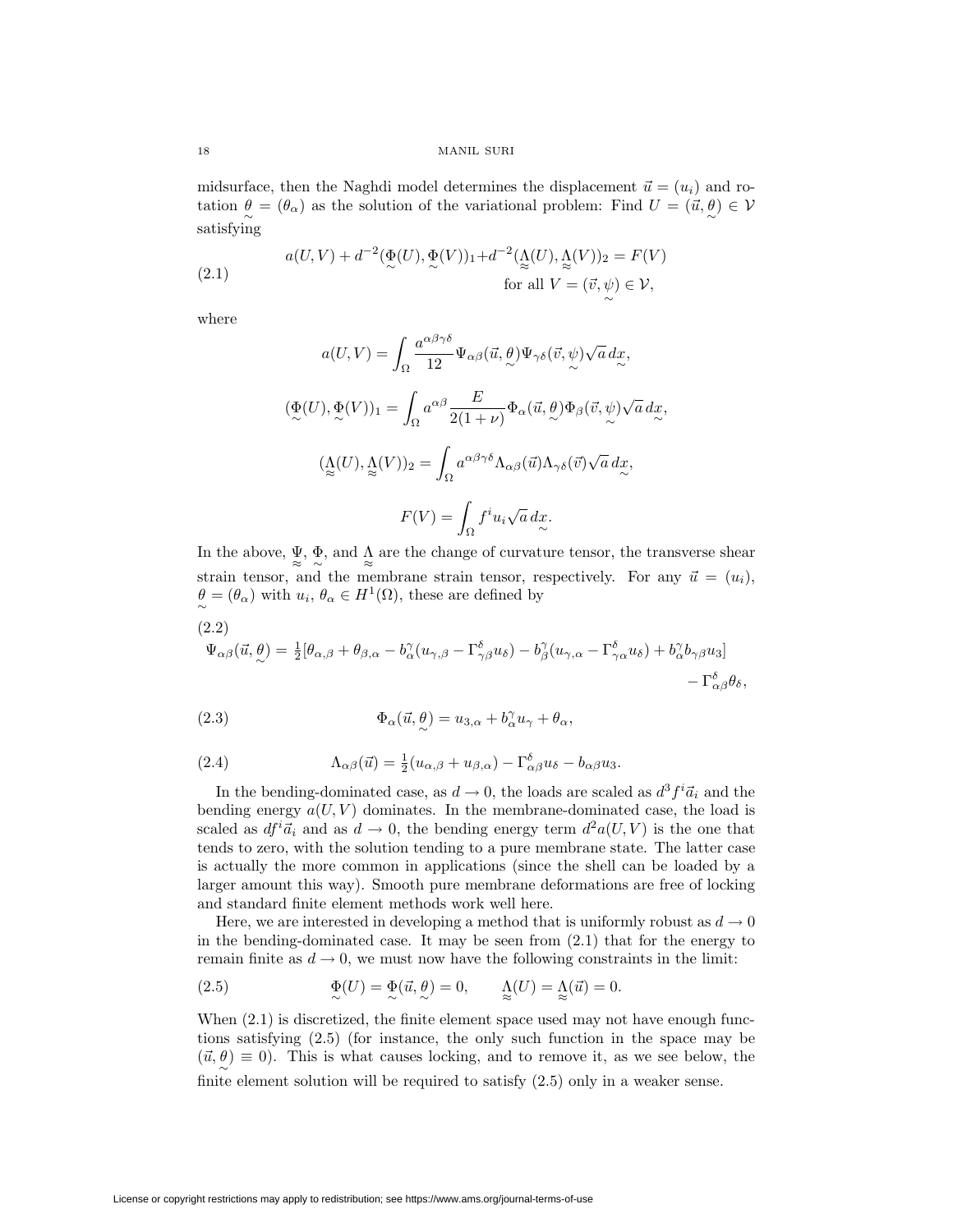Let us note another problem with the formulation  $(2.1)$ : the form  $a(U, V)$  is not coercive over the space  $\mathcal V$ . This makes the development of locking-free approximation methods more difficult. In [1], a simple rewriting of (2.1) was used to overcome this problem. Let  $c_0$  be an arbitrary positive constant, independent of d (say  $c_0 < 1$ ). Define

$$
A(U,V) = a(U,V) + c_0(\underbrace{\Phi}(U), \underbrace{\Phi}(V))_1 + c_0(\underbrace{\Lambda}(U), \underbrace{\Lambda}(V))_2, \qquad t^{-2} = d^{-2} - c_0.
$$

Then (2.1) is equivalent to

(2.6) 
$$
A(U, V) + t^{-2} (\mathcal{Q}(U), \mathcal{Q}(V))_1 + t^{-2} (\mathcal{Q}(U), \mathcal{Q}(V))_2 = F(V)
$$

where  $t \to 0$  as  $d \to 0$ , and by the results in [5],

$$
(2.7) \t\t A(U,V) \ge C||U||^2_{\mathcal{V}}.
$$

(The above rewriting idea has been used in other contexts before—see e.g. [12] and [4, equation (3.1)].) By Theorem 2 of [1], problem (2.6) will have a unique solution, with  $||U||_{\mathcal{V}}$  bounded by  $||F||_{\mathcal{V}^*}$ , the norm of F in the dual space of V.

### 3. The approximate method

Suppose now that  $\mathcal{V}_N \subset \mathcal{V}$  is a sequence of finite element spaces, parametrized by N. While finding the finite element solution, in order to reduce the effect of the constraints (2.5), we will only require that

(3.1) 
$$
P_N^1 \underset{\sim}{\Phi}(U) = 0, \qquad P_N^2 \underset{\approx}{\Lambda}(U) = 0,
$$

where for any  $X \in L_2(\Omega)$ ,  $Y \in L_2(\Omega)$ ,

$$
P_N^1 X \in S_N^1 \subset L_2(\Omega)
$$
 and  $P_N^2 Y \in S_N^2 \subset L_2(\Omega)$ 

are defined as orthogonal projections,

$$
(3.2) \quad (\underset{\sim}{X} - P_N^1 \underset{\sim}{X}, \underset{\sim}{W})_1 = 0 \quad \forall \underset{\sim}{W} \in S_N^1, \quad (\underset{\approx}{Y} - P_N^2 \underset{\approx}{Y}, \underset{\sim}{V})_2 = 0 \quad \forall \underset{\approx}{V} \in S_N^2.
$$

Assuming that a sequence of such spaces  $S_N^1, S_N^2$  has been defined, the finite element approximation to U is given by the solution  $U_N \in \mathcal{V}$  of

(3.3) 
$$
A(U_N, V) + t^{-2} (P_N^1 \Phi(U_N), P_N^1 \Phi(V))_1 + t^{-2} (P_N^2 \Delta(U_N), P_N^2 \Delta(V))_2 = F(V) \quad \forall V \in \mathcal{V}_N.
$$

Using  $(2.7)$ , it is easily seen that problem  $(3.3)$  has a unique solution for each t and N. Method (3.3) has been termed as "partial selective reduced integration" in [1]. Note that in terms of implementation, the projections  $P_N^1, P_N^2$  in (3.2) can be calculated elementwise (if  $S_N^1, S_N^2$  are free of interelement continuity constraints). Also, introducing two auxiliary variables, (2.6), (3.3) can be formulated as equivalent mixed formulations—see [1].

In the above, the "reduction" operators  $P_N^1, P_N^2$  are clearly characterized completely by  $S_N^1, S_N^2$ . To see what properties  $S_N^1, S_N^2$  should possess, we note the following result. The proof is essentially the same as that for equation (27) of [7].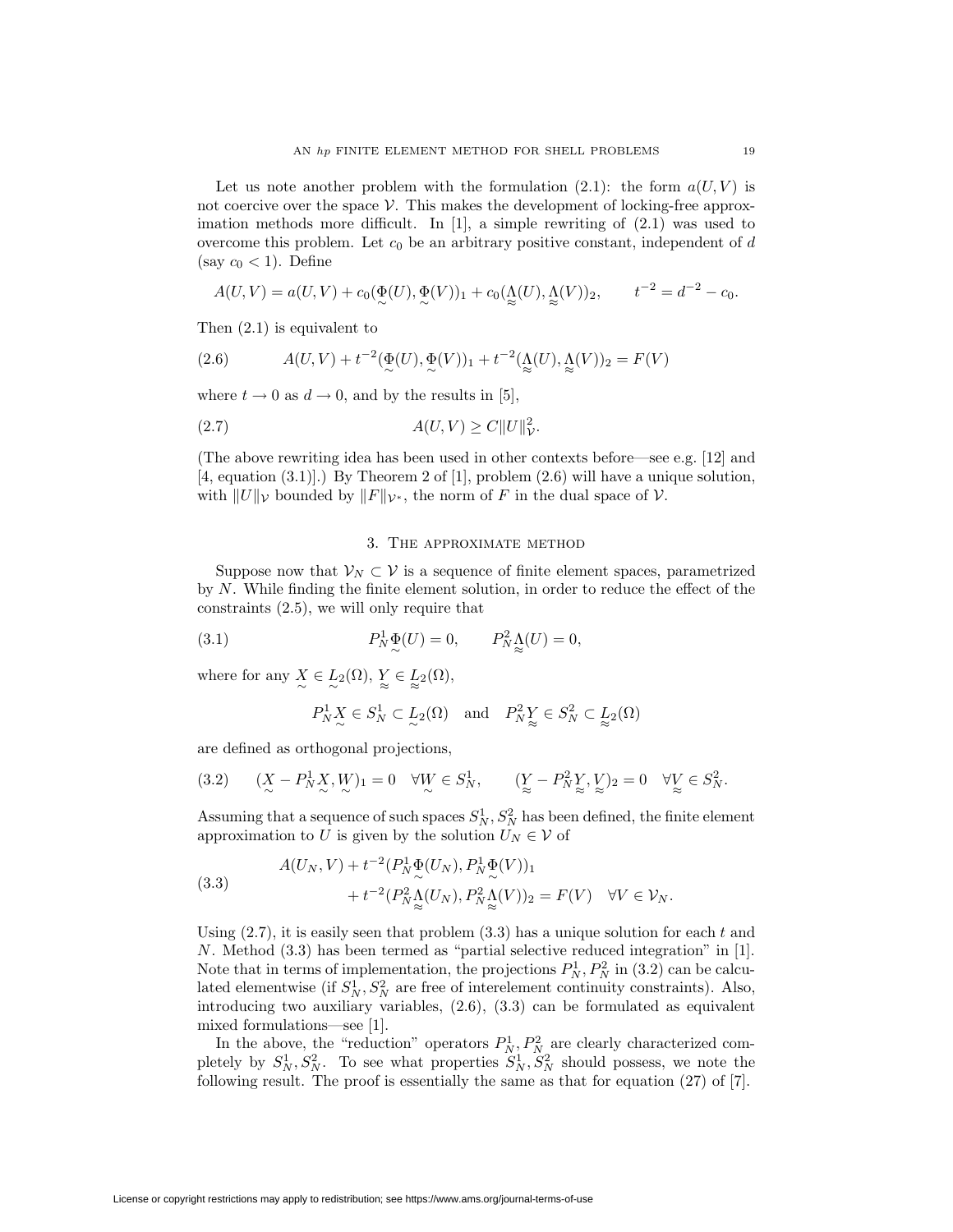**Theorem 3.1.** Let  $U \in \mathcal{V}$  be the solution of (2.6) and  $U_N \in \mathcal{V}_N$  the solution of (3.3). Then, for any  $W_N \in \mathcal{V}_N$ ,

$$
||U - U_N||_{\mathcal{V}} \leq C(||U - W_N||_{\mathcal{V}} + ||(I - P_N^1)(t^{-2}\Phi(U))||_0
$$
  
+ 
$$
||(I - P_N^2)(t^{-2}\Delta(U))||_0 + t^{-2}||P_N^1\Phi(U - W_N)||_0
$$
  
+ 
$$
t^{-2}||P_N^2\Delta(U - W_N)||_0)
$$

where  $C$  is a constant independent of  $U, N$ .

Let us define

(3.4) 
$$
\xi(U) = t^{-2} \Phi(U) \text{ and } \eta(U) = t^{-2} \Lambda(U)
$$

 $(\xi, \eta)$  are related to the transverse shear stresses and membrane stresses, respec-∼ ≈ tively). Then, Theorem 3.1 gives the following corollary.

**Corollary 3.1.** Let  $Z_N(U) = \{W_N \in \mathcal{V}_N | P_N^1 \Phi(U - W_N) = 0, P_N^2 \Delta(U - W_N) = 0\}$  $0\} \subset \mathcal{V}_N$ . Then, (3.5)

$$
||U - U_N||_V
$$
  
\n
$$
\leq C \left( \inf_{W_N \in Z_N(U)} ||U - W_N||_V + ||(I - P_N^1)(\xi(U))||_0 + ||(I - P_N^2)(\eta(U))||_0 \right).
$$

Remark 3.1. If we take  $P_N^i \equiv I$  in (3.5), Corollary 3.1 reduces essentially to the corresponding theorem for standard (exact constraint) methods, see Theorem 2.2 of [4]. The last two terms are additional *consistency* terms when  $P_N^i \neq I$ . A more general form of Corollary 3.1, when  $P_N^i$  are more general reduction operators (as opposed to projections in an  $L_2$  type inner product), may be found in [13].

From Corollary 3.1, we see the requirements on  $S_N^1, S_N^2$ . These should be large enough so that  $\xi(U), \eta(U)$  can be approximated well. Also, they should be small enough so that  $\widetilde{Z}_N(U)$  has enough functions to ensure the infimum in (3.5) is small. We now present a choice of spaces  $\mathcal{V}_N$ ,  $S_N^1$ ,  $S_N^2$  for which the above criteria hold.

Assume that  $\Omega$  is a polygon and let  $\{J_N\}$  be a sequence of meshes of parallelograms on  $\Omega$  such that  $\Gamma_D$  is a union of edges of the elements for each  $J_N$ . Let Q be the reference square  $(-1, 1)^2$  and assume that each  $K \in J_N$  is given by  $K = \vec{F}_K(Q)$ , where  $\vec{F}_K$  is an affine invertible mapping. Let  $h_K, \rho_K$  be the diameter of K, and the largest circle that can be inscribed in K, respectively, and let  $h_N = \max_{K \in J_N} h_K$ . We assume there exists a constant C, independent of N, such that for all  $K \in J_N$ ,  $(h_K/\rho_K) \leq C$ . Further, we assume that for each pair  $K_1, K_2 \in J_N$ ,  $K_1 \cap K_2$  is either an entire side, a vertex, or the empty set.

Let  $\tilde{v}$  be a function defined on Q (or  $\partial Q$ ). With  $\tilde{v}$ , we associate the function v defined on  $K$  (or  $\partial K$ ) by

$$
(3.6) \t\t v = \tilde{v} \circ \vec{F}_K^{-1}
$$

for  $\tilde{v}$  a scalar. For  $\tilde{v}$  a vector or  $2 \times 2$  symmetric tensor, each component of v is defined as in (3.6).

For an interval  $I \subset \mathbf{R}$ , we denote  $\mathcal{P}_p(I)$  to be the set of polynomials of degree  $\leq p$  on *I*. We denote the set of polynomials of degree  $\leq p$  in each variable on *Q* by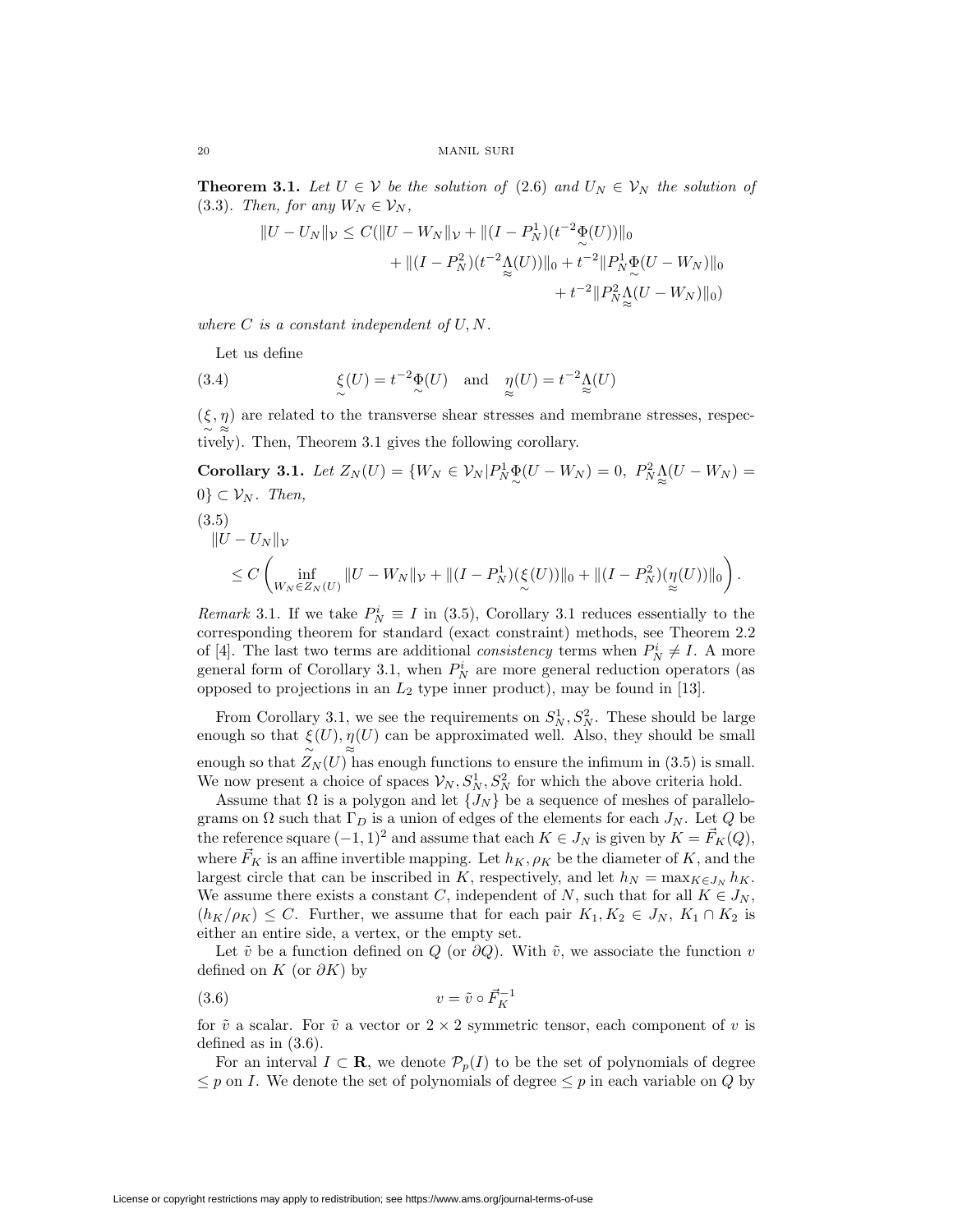$\mathcal{Q}_p(Q)$ . For each N, let  $p_N \geq 0$  be an associated integer. We define

(3.7) 
$$
V_k^r(J_N) = \{ v \in H^r(Q) | v|_K \circ \vec{F}_K \in \mathcal{Q}_k(Q) \text{ for all } K \in J_N \}.
$$

We make the assumption that the quantities  $a_{\alpha\beta}, b_{\alpha\beta}, \Gamma^{\gamma}_{\alpha\beta}$  occurring in our bilinear form belong to  $V_m^0(J_N)$  for some integer  $m \geq 0$ . Then we set

(3.8) 
$$
\mathcal{V}_N = \{(\vec{v}, \phi) \in \mathcal{V}|v_i, \phi_\alpha \in V^1_{p_N + m + 2}(J_N)\},\
$$

$$
(3.9) \quad S_N^1 = \{ \mu \in L_2(\Omega) | \mu_\alpha \in V_{p_N}^0(J_N) \}, \qquad S_N^2 = \{ \lambda \in L_2(\Omega) | \lambda_{\alpha\beta} \in V_{p_N}^0(J_N) \}.
$$

Hence the components in  $S_N^i$  are of  $m+2$  degrees less than those in  $\mathcal{V}_N$ . Note that for  $m = 0$ , unlike the triangular elements in [1], no extra bubble functions are used in the definition of  $\mathcal{V}_N$  here. (The case  $m = 0$  was the only one considered in [1].)

Equations  $(3.7)$ – $(3.9)$  could also be used to define general quadrilateral or curvilinear elements, in which case  $\vec{F}_K$  would no longer be affine. Our analysis here will be restricted, however, to parallelograms. We have the following theorem, the proof of which is given in the next section.

**Theorem 3.2.** Let  $a_{\alpha\beta}, b_{\alpha\beta}, \Gamma^{\gamma}_{\alpha\beta} \in V^0_w(J_N), m \ge 0$ . Let  $U = (\vec{u}, \theta) \in V$ ,  $U_N =$  $(\vec{u}_N, \theta_N) \in \mathcal{V}_N$  be the solutions of (2.6), (3.3) respectively and let  $\xi$  $(U), \eta$ ≈  $(U)$  be as in (3.4). Then for any  $0 < c_0 < 1, d \in (0,1]$  and  $\varepsilon > 0,$ <sup>1</sup>

$$
||U - U_N||_{\mathcal{V}} = ||\vec{u} - \vec{u}_N||_1 + ||\theta - \theta \nightharpoonup_N ||_1
$$
\n
$$
\leq Ch_N^{\mu} p_N^{-\gamma} (||\vec{u}||_r + ||\theta||_r + ||\xi(U)||_{r-1} + ||\eta(U)||_{r-1}),
$$
\n(3.10)

where r (real) satisfies  $r > 3/2$ ,  $\mu = \min(p_N + 1, r - 1)$ ,  $\gamma = r - 1$  if  $r \ge 2$ ,  $\gamma = 2r - 3 - \varepsilon$  if  $3/2 < r < 2$  and where C is a constant independent of  $h_N, p_N, U$ and d but dependent on r and  $\varepsilon$ .

∼

≈

Remark 3.2. We see from the above theorem that the rate of convergence is  $O(h_N^{p_N+1}p_N^{-(r-1)})$  for the case that the norms on the right-hand side are bounded for  $r \geq p_N + 2$ . Technically speaking, this is optimal in terms of  $h_N$ , since by (3.5), the best rate of convergence that can be expected with this method when d is not small is  $O(h_N^{p_N+1})$ , due to the use of polynomials of degree  $p_N$  for  $S_N^i$ . Hence, by the definition in [4], there is no locking in terms of  $h_N$ . However, effectively, we are seeing a loss of  $O(h_N^{-1-m})$  compared to the optimal approximation rate by polynomials of degree  $p_N + m + 2$ , which is what we are using for the primary variables. In terms of  $p_N$ , the uniform estimate we get is the expected rate of  $O(p_N^{-(r-1)})$ , i.e. there is no locking in the asymptotic rate, provided  $r \geq 2$ . For  $3/2 < r \leq 2$ , there is possible locking of  $O(p_N^{1/2+\epsilon})$ .

Remark 3.3. Let us mention that in practice, the right-hand side of (3.10) may not be bounded except for small  $r$ , due to the presence of boundary layers. In this case, the above rates could be recovered only if some special care (e.g. extra refinement) is given to the approximation of the boundary layers. Such a strategy is discussed in [13] for plate problems. Essentially, the grid in a strip of  $\Omega_0$  adjacent to  $\partial\Omega$  should be of mesh spacing  $h_N^0$  ( $h_N^0 \sim d^{1-\frac{1}{2p_N}} h_N$  for the methods discussed

<sup>&</sup>lt;sup>1</sup>Here and in the sequel,  $\varepsilon$  will denote a small positive number.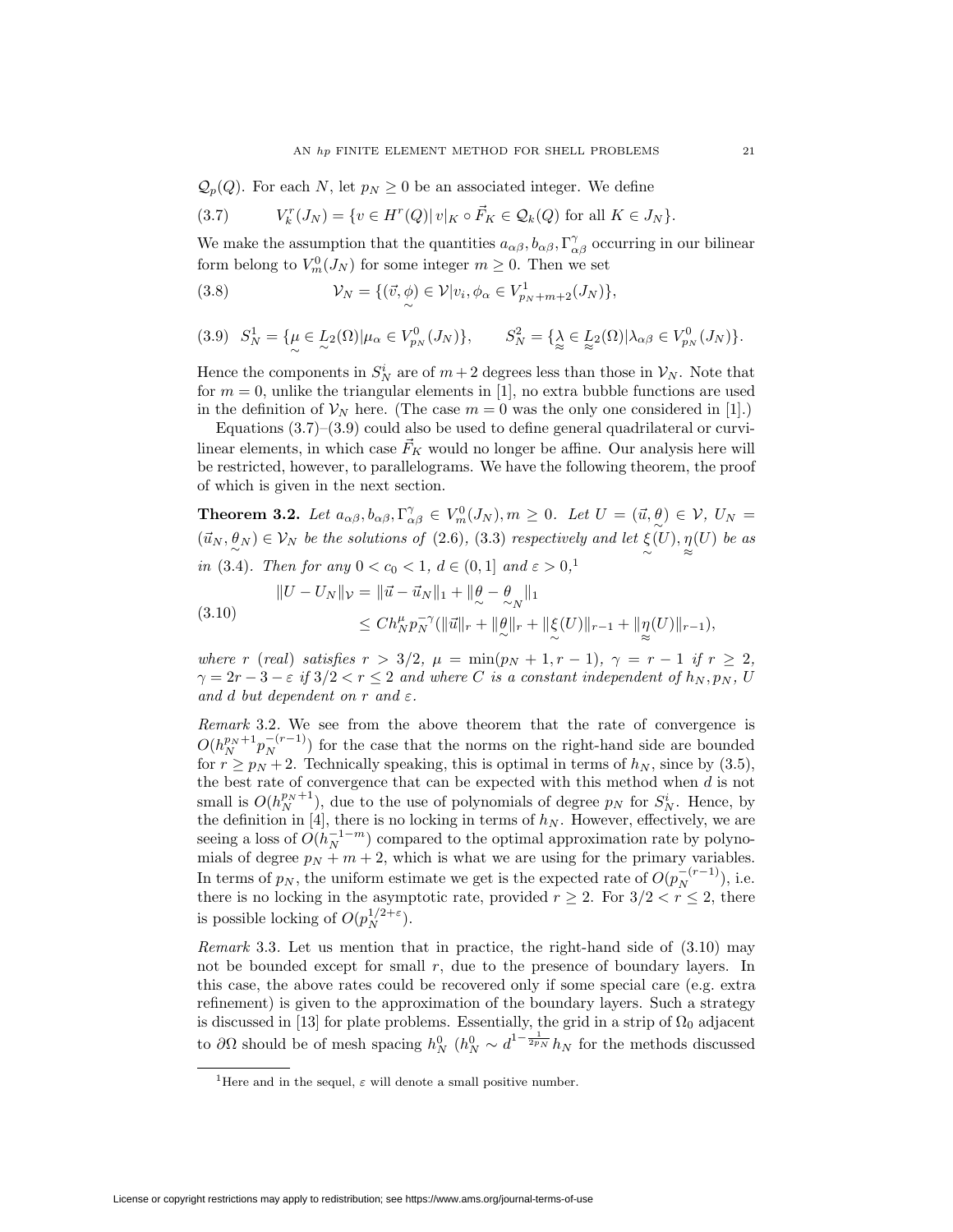#### 22 MANIL SURI

in [13] for the Reissner-Mindlin plate). Then the rate of convergence that could be expected in the absence of boundary layers is preserved. The results in [13] do not depend upon explicit formulas for the boundary layer. Based on recent work by Piila and Pitkäranta (see e.g.  $[11]$ ), in which asymptotic estimates for shells as  $d\rightarrow 0$  are derived, we expect that a similar treatment would be successful in the case of shell problems.

Remark 3.4. If the above refinement is carried out near the boundary, our parallelogram elements could be combined with the triangular elements of [1] to better approximate the boundary. The rate of convergence in terms of  $h_N$  is the same for the two types of elements, so that using a refined mesh spacing  $h_N^0$  in  $\Omega_0$  would lead once more to approximation of the boundary layer. Meanwhile, the effect of using high  $p_N$  for the parallelogram elements in  $\Omega \backslash \Omega_0$  would still be preserved (we believe that similar rates in  $p<sub>N</sub>$  could be expected from triangles as well). Hence, although we have carried out our hp analysis only for parallelograms, this is not a serious limitation when taken in the context of the above ideas.

Remark 3.5. The elements we use are the usual quadrilateral ones that are popular in the field of spectral element methods [6]. This suggests implementation by spectral element techniques, which often exploit the tensor product nature of the spaces to good advantage in terms of computational time.

Remark 3.6. Our analysis here is limited to the bending-dominated case, and does not answer the question of how well the "partial selective reduced integration" may behave in the membrane-dominated case. In fact, as noted by Pitkäranta (private communication), the coercivity can break down in the limit for this case (depending on the choice of spaces). Hence, the best strategy might be to combine the method here (for the bending-dominated case) with the standard FE method (for the membrane-dominated case). In fact, the standard FE method is easily accomplished, simply by setting  $c_0 = d^{-2}$  in the above method. (Note, also, that shear and membrane locking effects could be treated separately as well as taking two separate parameters  $c_1, c_2$  instead of  $c_0$ .)

Remark 3.7. For the case of arbitrary geometric coefficients, we can first approximate them by piecewise polynomials of degree  $m_N$ , and then use the above spaces (with  $m = m_N$  increasing with N). This introduces an additional  $O(d^{-2}f(N))$  consistency error. If the coefficients are smooth,  $f(N)$  decreases superexponentially as N increases, so that this term will not dominate in the error. Such an approach can also be used to analyze non-parallelogram elements, where the non-constant (smooth) Jacobians may be lumped with the general geometric coefficients. A full analysis using this approach will be given in a future work. The question of finding the minimal spaces  $\mathcal{V}_N$  that can be used will also be considered. (The basic idea is to use the  $p$  version to control locking by adding the minimal number of extra functions to  $\mathcal{V}_N$  while keeping the spaces  $S_N^i$  fixed.)

## 4. Proof of Theorem 3.2

To prove Theorem 3.2, we need a series of technical lemmas, culminating in Lemma 4.4, which gives an error estimate for a projection operator  $\Pi_N$ . Once this estimate is established, the proof of Theorem 3.2 follows in a few lines (see the end of this section). We start by defining a projection operator,  $\Pi_k : H^{1+\epsilon}(Q) \to \mathcal{Q}_k(Q)$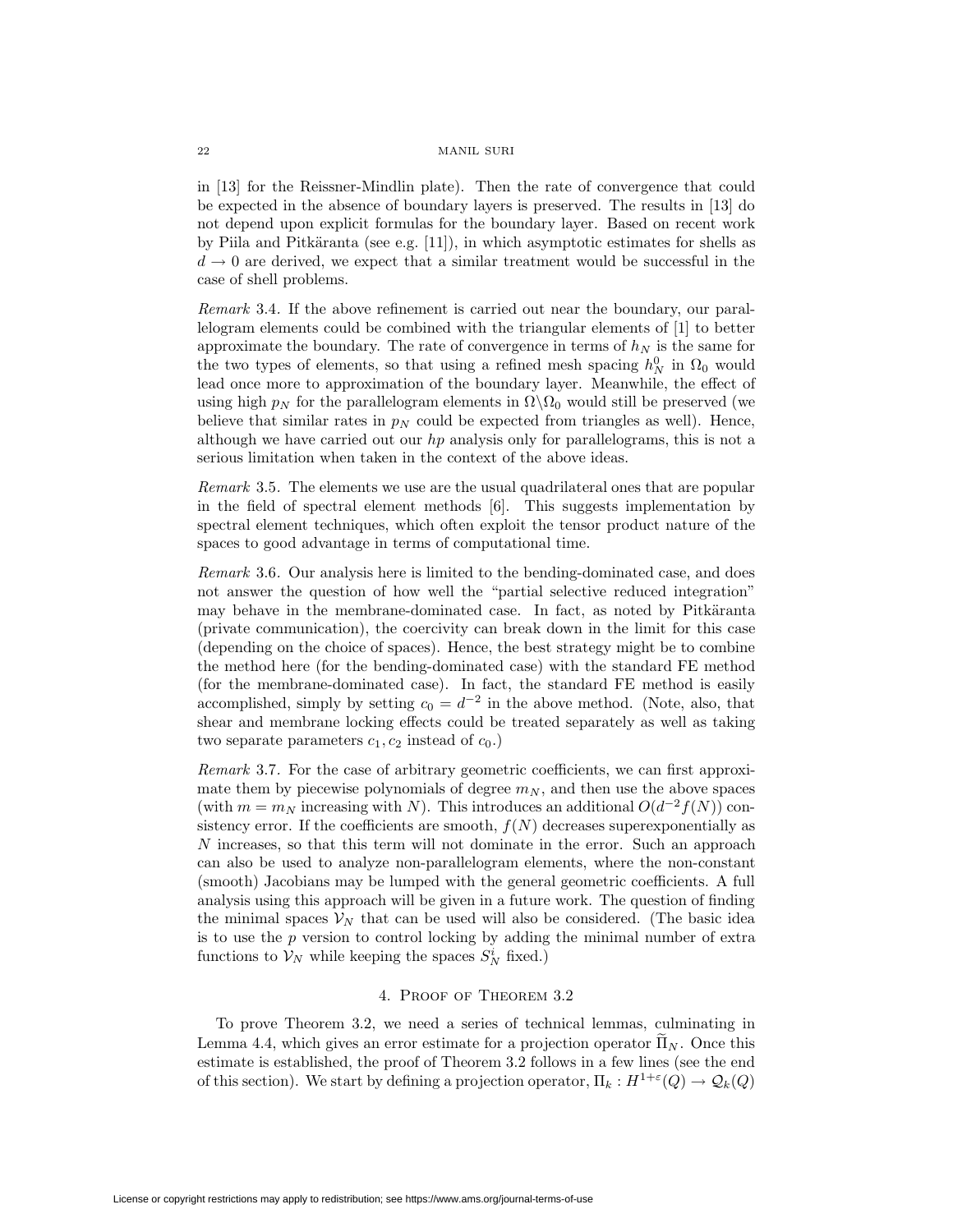as follows:

(4.1) 
$$
(\Pi_k u)(N_i) = u(N_i) \text{ for each node } N_i \text{ of } Q,
$$

(4.2) 
$$
\int_{e} (\Pi_{k} u)(s)q(s)ds = \int_{e} u(s)q(s)ds, \quad \forall q \in \mathcal{P}_{k-2}(e), \text{ for each edge } e \text{ of } Q,
$$

(4.3) 
$$
\iint_Q (\Pi_k u)(\vec{x}) q(\vec{x}) d\vec{x} = \iint_Q u(\vec{x}) q(\vec{x}) d\vec{x}, \quad \forall q \in \mathcal{Q}_{k-2}(Q).
$$

Equations (4.1)–(4.3) give a unique  $\Pi_k u \in \mathcal{Q}_k(Q)$  for any  $u \in H^{1+\varepsilon}(Q)$ . Using Green's Theorem, we see from the above definition that for  $|\alpha| \leq 1$ ,

(4.4) 
$$
\iint_{Q} D^{\alpha}(u - \Pi_{k}u)q d\vec{x} = 0 \text{ for all } q \in \mathcal{Q}_{k-2}(Q).
$$

Next, we prove some further properties of  $\Pi_k$ .

Let  $L_i(x)$  be the Legendre polynomial of degree  $i \geq 0$  and define  $L_{-1}(x) =$  $L_{-2}(x) = 0$ . Also, let for  $i \geq 0$ ,  $\gamma_i = (2i+1)^{-1}$  and define  $\gamma_{-1} = 1$ . Then we set

(4.5) 
$$
U_i(x) = \gamma_{i-1}(L_i(x) - L_{i-2}(x)), \qquad i \geq 0.
$$

We may easily verify that

(4.6) 
$$
U_i'(x) = L_{i-1}(x), \qquad i \ge 0.
$$

Obviously,  $\{U_i\}_{i=0}^k$  forms a basis for  $\mathcal{P}_k(I)$ ,  $I = (-1,1)$ , and so the products  $U_i(x)U_j(y), 0 \leq i, j \leq k$  will form a basis for  $\mathcal{Q}_k(Q)$ . Hence, if  $v \in \mathcal{Q}(Q)$ , the set of all polynomials on Q, then we may write

(4.7) 
$$
v(x,y) = \sum_{i=0}^{\infty} \sum_{j=0}^{\infty} a_{ij} U_i(x) U_j(y)
$$

where the sum will be finite. Also, for  $v_k(x, y) \in \mathcal{Q}_k(Q)$ , we may write

(4.8) 
$$
v_k(x,y) = \sum_{i=0}^k \sum_{j=0}^k b_{ij} U_i(x) U_j(y).
$$

For  $v \in \mathcal{Q}(Q)$  given by (4.7), we now calculate  $v_k = \Pi_k v$  (assumed to be given by formula (4.8)). First, since  $U_i(\pm 1) = 0$  for  $i > 1$ , we may obtain using (4.1),  $(4.7), (4.8),$ 

(4.9) 
$$
b_{ij} = a_{ij}, \qquad 0 \le i, j \le 1.
$$

Next, consider the sides  $x = \pm 1$ . Then, using (4.9), we may integrate (4.2) by parts to obtain

(4.10) 
$$
\int_{-1}^{1} v_{ky}(\pm 1, y) r(y) dy = \int_{-1}^{1} v_y(\pm 1, y) r(y) dy \quad \forall r \in \mathcal{P}_{k-1}(I).
$$

Let  $r(y) = L_{n-1}(y)$ ,  $n = 2, ..., k$ , in (4.10). Using (4.7), (4.8), with  $x = \pm 1$ ,

$$
\int_{-1}^{1} \sum_{j=1}^{k} (b_{0j} \pm b_{1j}) L_{j-1}(y) L_{n-1}(y) dy = \int_{-1}^{1} \sum_{j=1}^{\infty} (a_{0j} \pm a_{1j}) L_{j-1}(y) L_{n-1}(y) dy
$$

from which

$$
b_{0n} = a_{0n}, \quad b_{1n} = a_{1n}, \qquad n = 2, \ldots, k.
$$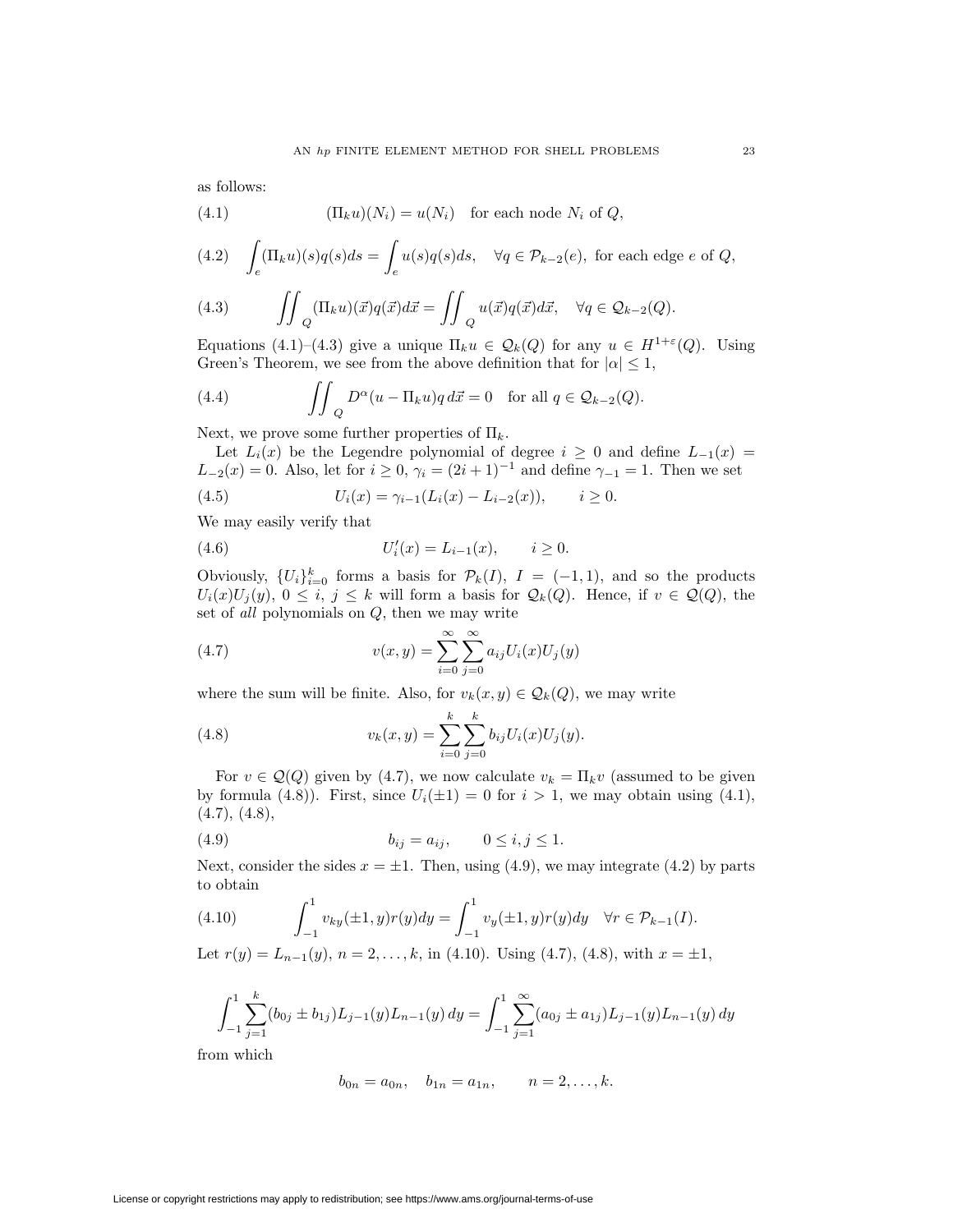Similarly, from the sides  $y = \pm 1$ ,

$$
b_{n0} = a_{n0}, \quad b_{n1} = a_{n1}, \qquad n = 2, \ldots, k.
$$

Finally, it may be easily verified (see Lemma 4.1 of [15]) that conditions (4.3) give

$$
b_{ij} = a_{ij}, \qquad 2 \le i, j \le k.
$$

Hence, for  $v$  given by  $(4.7)$ , we have

(4.11) 
$$
(\Pi_k v)(x, y) = \sum_{i=0}^k \sum_{j=0}^k a_{ij} U_i(x) U_j(y).
$$

We will also use the one-dimensional projection  $v \to \pi_k v(\pm 1) \in \mathcal{P}_k(I)$  defined on  $H^{1/2+\varepsilon}(I)$  by

$$
\pi_k v(\pm 1) = v(\pm 1),
$$
  $\int_{-1}^1 (\pi_k v - v) q = 0,$   $q \in \mathcal{P}_{k-2}(I).$ 

For  $v \in H_0^1(I)$ ,  $\pi_k$  is seen to just be the  $H^1$  projection of v into  $\mathcal{P}_k(I)$ . Using this fact and a duality argument, it may be shown that

$$
||(\pi_k v)'||_{0,I} \leq ||v'||_{0,I},
$$

(4.13) 
$$
\|\pi_k v - v\|_{0,I} \leq \frac{C}{(k-1)} \|v'\|_{0,I}.
$$

Denoting  $\pi_k^x, \pi_k^y$  to be the projection in variables  $x, y$  respectively, we may verify that

(4.14) 
$$
\Pi_k = \pi_k^x \pi_k^y = (\pi_k^x \otimes I)(I \otimes \pi_k^y).
$$

Let us now estimate  $||v - \Pi_k v||_{1,Q}$ .

**Lemma 4.1.** For *v* given by (4.7),

(4.15) 
$$
||v||_{0,Q}^2 = \sum_{i=0}^{\infty} \sum_{j=0}^{\infty} 4\gamma_i \gamma_j (\gamma_{i-1} \gamma_{j-1} a_{ij} + \gamma_{i+1} \gamma_{j+1} a_{i+2,j+2} - \gamma_{i-1} \gamma_{j+1} a_{i,j+2})^2,
$$

(4.16) 
$$
||v_x||_{0,Q}^2 = \sum_{i=1}^{\infty} \sum_{j=0}^{\infty} 4\gamma_{i-1}\gamma_j(\gamma_{j-1}a_{ij} - \gamma_{j+1}a_{i,j+2})^2,
$$

(4.17) 
$$
||v_y||_{0,Q}^2 = \sum_{i=0}^{\infty} \sum_{j=1}^{\infty} 4\gamma_i \gamma_{j-i} (\gamma_{i-1} a_{ij} - \gamma_{i+1} a_{i+2,j})^2.
$$

Proof. The above results follow easily by the orthogonality properties of Legendre polynomials and their derivatives. In particular, they are established as in  $\Box$ Lemma 4.2 of [15].

Obviously, a similar lemma holds for (4.8) or (4.11). Using this lemma and the characterization (4.11), we obtain the following result, which generalizes Lemma 4.3 of [15].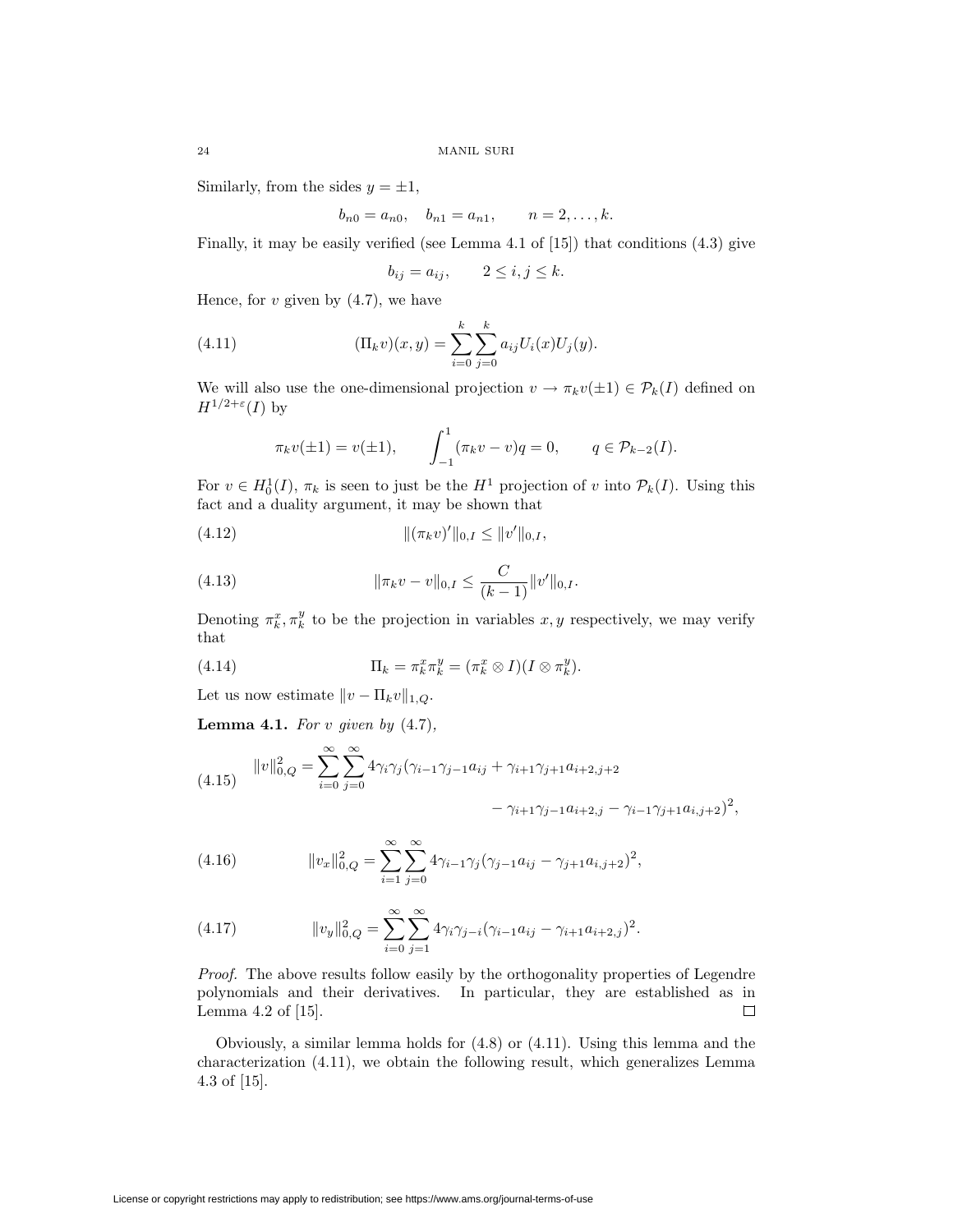**Lemma 4.2.** For any  $v \in H^r(Q)$ ,  $r > 3/2$ , let  $\Pi_k v \in \mathcal{Q}_k(Q)$  be defined by  $(4.1)$ (4.3). Then

(4.18) 
$$
\|\Pi_k v\|_{1,Q} \leq C \left( k^{1/2} \|v\|_{1,Q} + k^{-1/2} \sum_{e \in \partial Q} \|v\|_{1,e} \right),
$$

where e are the edges of Q.

*Proof.* It is sufficient to prove the result for the operator  $\Pi_k$  defined only on  $\mathcal{Q}(Q)$ . Then by [2, pages 13–14], there is a unique norm preserving extension of  $\Pi_k$  to  $H^r(Q)$ ,  $r > 3/2$ , which coincides with the definition via  $(4.1)$ – $(4.3)$ . Thus, let  $v \in \mathcal{Q}(Q)$  be given by (4.7), so that  $\Pi_k v$  is given by (4.11). Then, using (4.16),

$$
\begin{aligned} \|( \Pi_k v)_x \|_{0,Q}^2 &= \sum_{i=1}^k \sum_{j=0}^{k-2} 4\gamma_{i-1}\gamma_j (\gamma_{j-1}a_{ij} - \gamma_{j+1}a_{i,j+2})^2 \\ &+ \sum_{i=1}^k (4\gamma_{i-1}\gamma_{k-1}(\gamma_{k-2}a_{i,k-1})^2 + 4\gamma_{i-1}\gamma_k(\gamma_{k-1}a_{ik})^2) \\ &\le \| v_x \|_{0,Q}^2 + B. \end{aligned}
$$

To bound B, let k be odd (say). Then for each  $i = 1, \ldots, k$ , we can use a telescoping sum to write

$$
\gamma_{k-2}a_{i,k-1} = -\sum_{m=0}^{(k-3)/2} (\gamma_{2m-1}a_{i,2m} - \gamma_{2m+1}a_{i,2m+2}) + a_{i0}.
$$

Squaring and using the fact that  $\gamma_{k-1} \leq \gamma_j$  for  $j \leq k-1$ ,

$$
4\gamma_{i-1}\gamma_{k-1}(\gamma_{k-2}a_{i,k-1})^{2}
$$
  
\n
$$
\leq C\left(k\sum_{m=0}^{(k-3)/2}4\gamma_{i-1}\gamma_{2m}(\gamma_{2m-1}a_{i,2m}-\gamma_{2m+1}a_{i,2m+2})^{2}+\gamma_{i-1}\gamma_{k-1}a_{i0}^{2}\right).
$$

Using a similar argument for  $4\gamma_{i-1}\gamma_k(\gamma_{k-1}a_{ik})^2$ , and substituting in (4.19), we have

$$
\|(\Pi_k v)_x\|_{0,Q}^2 \le C\left(k\|v_x\|_{0,Q}^2 + \sum_{i=1}^k (\gamma_{i-1}\gamma_{k-1}a_{i0}^2 + \gamma_{i-1}\gamma_k a_{i1}^2)\right).
$$

Treating the terms  $\|(\Pi_k v)_y\|_{0,Q}^2$  and  $\|(\Pi_k v)\|_{0,Q}^2$  by a similar method, we obtain

(4.20)  
\n
$$
\|(\Pi_k v)\|_{1,Q}^2 \leq C \left(k\|v\|_{1,Q}^2 + \sum_{i=1}^k (\gamma_{i-1}\gamma_{k-1}a_{i0}^2 + \gamma_{i-1}\gamma_k a_{i1}^2) + \sum_{j=1}^k (\gamma_{k-1}\gamma_{j-1}a_{0j}^2 + \gamma_k\gamma_{j-1}a_{1j}^2)\right).
$$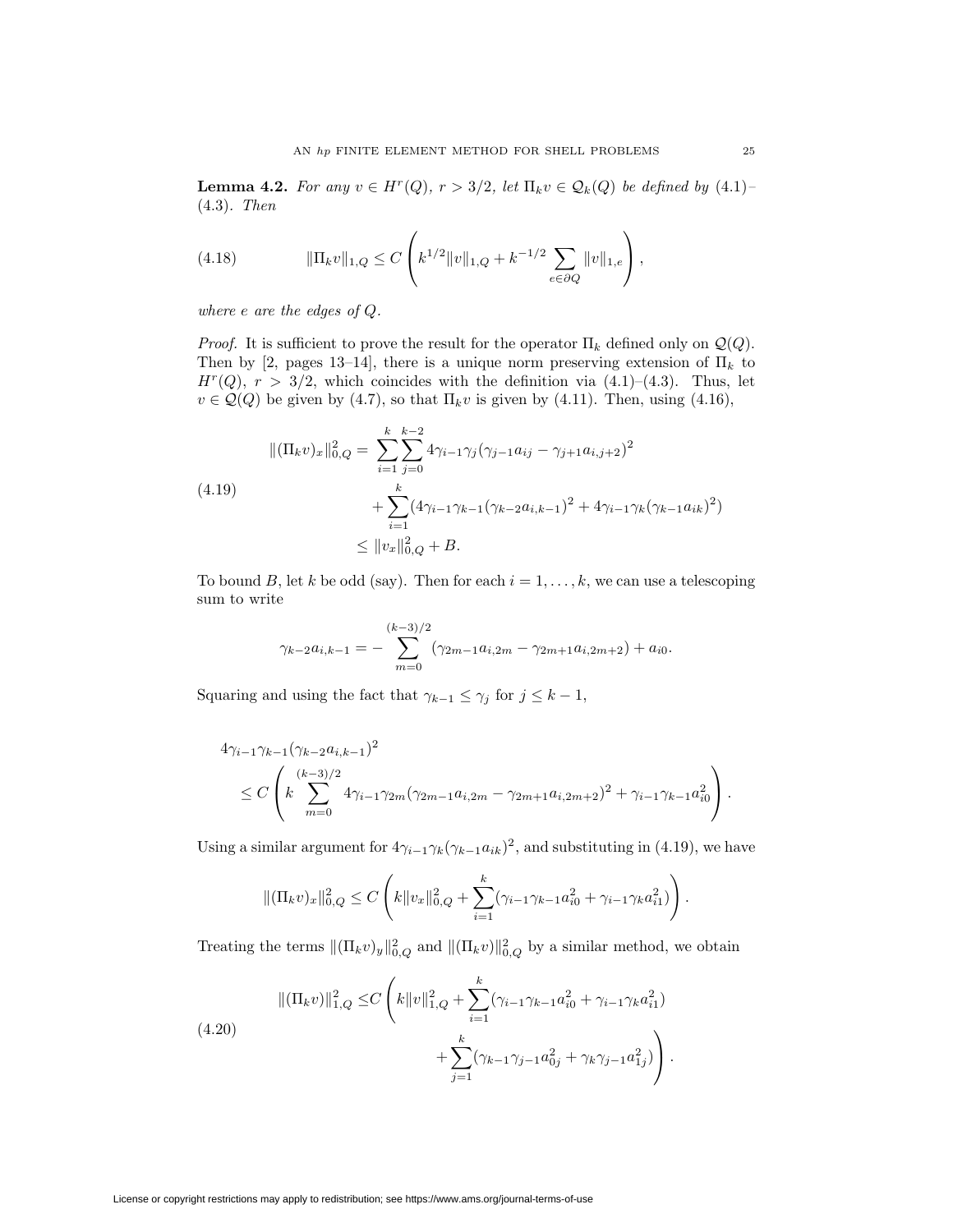We now bound the last two terms in (4.20). We have, using (4.7),

$$
\int_{-1}^{+1} v_y^2(\pm 1, y) dy = \int_{-1}^{+1} \left( \sum_{j=0}^{\infty} (a_{0j} \pm a_{1j}) L_{j-1}(y) \right)^2 dy
$$

$$
= \sum_{j=0}^{\infty} 2\gamma_{j-1} (a_{0j} \pm a_{1j})^2.
$$

Hence,

$$
\sum_{j=1}^k (\gamma_{k-1}\gamma_{j-1}a_{0j}^2 + \gamma_k\gamma_{j-1}a_{1j}^2) \le \frac{\gamma_{k-1}}{2} \left( \int_{-1}^{+1} v_y^2(+1,y) dy + \int_{-1}^{+1} v_y^2(-1,y) dy \right).
$$

Using a similar argument for the other term in (4.20), and combining with (4.21), we get the lemma.  $\Box$ 

Remark 4.1. For functions v that vanish on  $\partial Q$ , the projection  $\Pi_k$  coincides with the projection  $S_k$  defined in [15]. By the sharpness of the bound for  $S_k$  (Remark 4.1 of [15]), we conclude that the loss of the factor  $k^{1/2}$  in (4.18) is sharp as well.

**Lemma 4.3.** For any  $v \in H^r(Q)$ ,  $r > 3/2$ , and any  $\varepsilon > 0$ , there exists a constant  $C$  depending on  $r, \varepsilon$  such that

$$
||v - \Pi_k v||_{1,Q} \leq C k^{-\gamma} ||v||_{r,Q},
$$

where  $\gamma = r - 1$  if  $r \geq 2$ , and  $\gamma = 2r - 3 - \varepsilon$  if  $3/2 < r \leq 2$ .

*Proof.* Given  $v \in H^r(Q)$ , let  $v_k \in \mathcal{Q}_k(Q)$  satisfy conditions (4.1), (4.2) (with v instead of  $u$ ), and also

$$
\iint_Q \nabla v_k \cdot \nabla q \, d\vec{x} = \iint_Q \nabla v \cdot \nabla q \, d\vec{x} \quad \forall q \in \mathcal{Q}_k(Q).
$$

Then,  $v_k$  is the projection of v on  $\mathcal{Q}_k(Q)$  discussed in [3], and by the results in that reference,

(4.22) 
$$
||v - v_k||_{1,Q} \leq C k^{-(r-1)} ||v||_{r,Q},
$$

(4.23) 
$$
||v - v_k||_{1,e} \leq C k^{-(r-3/2)} ||v||_{r,Q} \text{ for each edge of } Q.
$$

Hence, using Lemma 4.2, (4.22) and (4.23),

$$
(4.24)
$$
  
\n
$$
||v - \Pi_k v||_{q,Q} \le ||v - v_k||_{1,Q} + \|\Pi_k(v - v_k)\|_{1,Q}
$$
  
\n
$$
\le ||v - v_k||_{1,Q} + C \left(k^{1/2}||v - v_k||_{1,Q} + k^{-1/2} \sum_{e \in \partial Q} ||v - v_k||_{1,e}\right)
$$
  
\n
$$
\le C k^{-(r-3/2)} ||v||_{r,Q}.
$$

License or copyright restrictions may apply to redistribution; see https://www.ams.org/journal-terms-of-use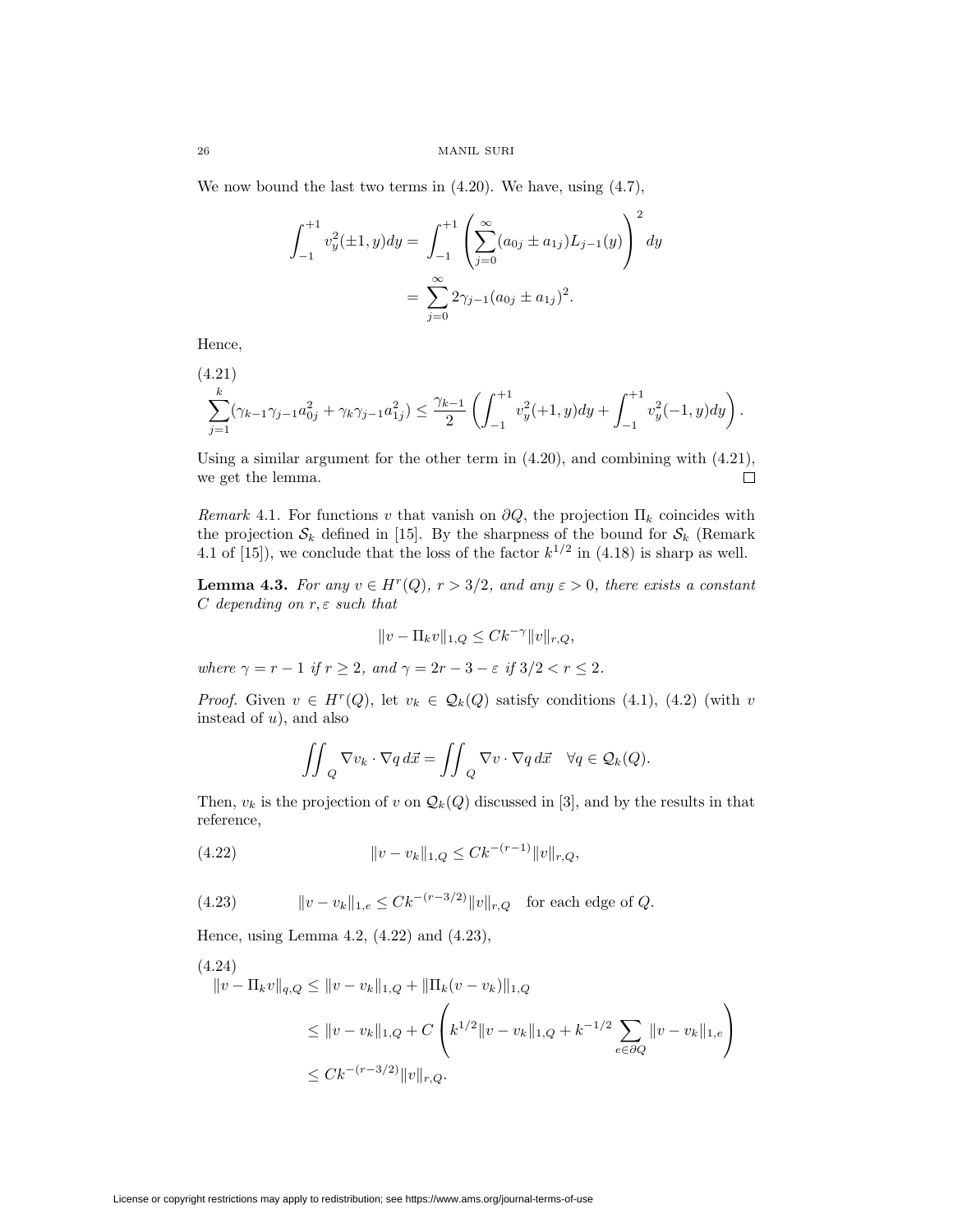Now, suppose  $r \ge 2$ . Then, using  $(4.12)$ – $(4.14)$ ,

$$
||v - \Pi_k v||_{0,Q} = ||(v - q) - \Pi_k (v - q)||_{0,Q}
$$
  
\n
$$
= ||(v - q) - (\pi_k^x \otimes I)(I \otimes \pi_k^y)(v - q)||_{0,Q}
$$
  
\n
$$
\leq ||v - q||_{0,Q} + \frac{C}{(k-1)} ||D_x (I \otimes \pi_k^y)(v - q)||_{0,Q}
$$
  
\n
$$
= ||v - q||_{0,Q} + \frac{C}{(k-1)} ||(I \otimes \pi_k^y)D_x (v - q)||_{0,Q}
$$
  
\n
$$
\leq ||v - q||_{0,Q} + \frac{C^2}{(k-1)^2} ||D^2_{xy}(v - q)||_{0,Q}.
$$

Similarly, using  $(4.12)$ – $(4.14)$  again,

$$
\|\nabla v - \nabla \Pi_k v\|_{0,Q} \le \|\nabla (v-q)\|_{0,Q} + \frac{C}{(k-1)}\|D_{xy}^2(v-q)\|_{0,Q}.
$$

By equation (4.1a) of [3], we then get

(4.25) 
$$
||v - \Pi_k v||_{1,Q} \leq C k^{-(r-1)} ||v||_{r,Q}, \qquad r \geq 2.
$$

Interpolating between (4.24) and (4.25) gives the result.

Using the projection  $\Pi_k$  on the reference element, we now define the operator  $\widetilde{\Pi}_N: H^{1+\varepsilon}_{D} \to V^1_{p_N+m+2}(J_N)$  by

(4.26) 
$$
(\widetilde{\Pi}_N u)|_K = (\Pi_{p_N + m + 2}(u|_K \circ \vec{F}_K)) \circ \vec{F}_K^{-1} \text{ for all } K \in J_N.
$$

(Note that  $(4.1)$ – $(4.2)$  ensure continuity across element boundaries.) Since the mappings  $\vec{F}_K$  are affine, (4.4) implies that for  $|\alpha| \leq 1$ ,

(4.27a) 
$$
\iint_{K} D^{\alpha}(u - \widetilde{\Pi}_{N}u) q d\vec{x} = 0 \text{ for all } K \in J_{N}, q \in V_{p_{N}+m}^{0}(J_{N}).
$$

Also, taking  $\alpha = 0$  in (4.27a), we see that

(4.27b) 
$$
\iint_{K} c(u - \widetilde{\Pi}_{N}u)q d\vec{x} = 0 \text{ for all } K \in J_{N}, c \in V_{m}^{0}(J_{N}), q \in V_{p_{N}}^{0}(J_{N}).
$$
  
Moreover, the following leaves holds

Moreover, the following lemma holds.

**Lemma 4.4.** Let  $\widetilde{\Pi}_N$ :  $H_D^{1+\varepsilon} \to V_{p_N+m+2}^1(J_N)$  be defined by (4.26). Then for any  $v \in H_D^r, r > \frac{3}{2}, \varepsilon > 0,$ 

$$
||v-\widetilde{\Pi}_N v||_1\leq Ch_N^{\min(p_N+m+2,r-1)}p_N^{-\gamma}||v||_r,
$$

where  $\gamma$  is defined as in Lemma 4.3 and C depends on r,  $\varepsilon$ .

*Proof.* For any  $K \in J_N$ , and  $v, \tilde{v}$  related by (3.6), we have by Lemma 4.4 of [3]

(4.28) 
$$
\inf_{\tilde{w}\in Q_k(Q)} \|\tilde{v}-\tilde{w}\|_{r,Q} \leq Ch_K^{\min(k+1,r)} \|v\|_{r,K},
$$

where  $\tilde{v} \in H^r(Q)$ ,  $r \geq 0$ . Hence, by Lemma 4.3 and (4.28),

$$
(4.29) \qquad \|\tilde{v} - \Pi_k \tilde{v}\|_{1,Q} \le \|\tilde{v} - \tilde{w}\|_{1,Q} - \Pi_k(\tilde{v} - \tilde{w})\|_{1,Q} \le Ck^{-\gamma} h_K^{\min(k+1,r)} \|v\|_{r,K}.
$$

Let  $k = p_N + m + 2$ . Then by (4.26) and a standard scaling result, (4.29) gives

$$
||v - \widetilde{\Pi}_N v||_{1,K} \leq C p_N^{-\gamma} h_K^{\min(p_N + m + 2, r - 1)} ||v||_{r,K}.
$$

The lemma follows by squaring and summing over all  $K \in J_N$  and noting that  $h_K \leq h_N$ .  $\Box$ 

 $\Box$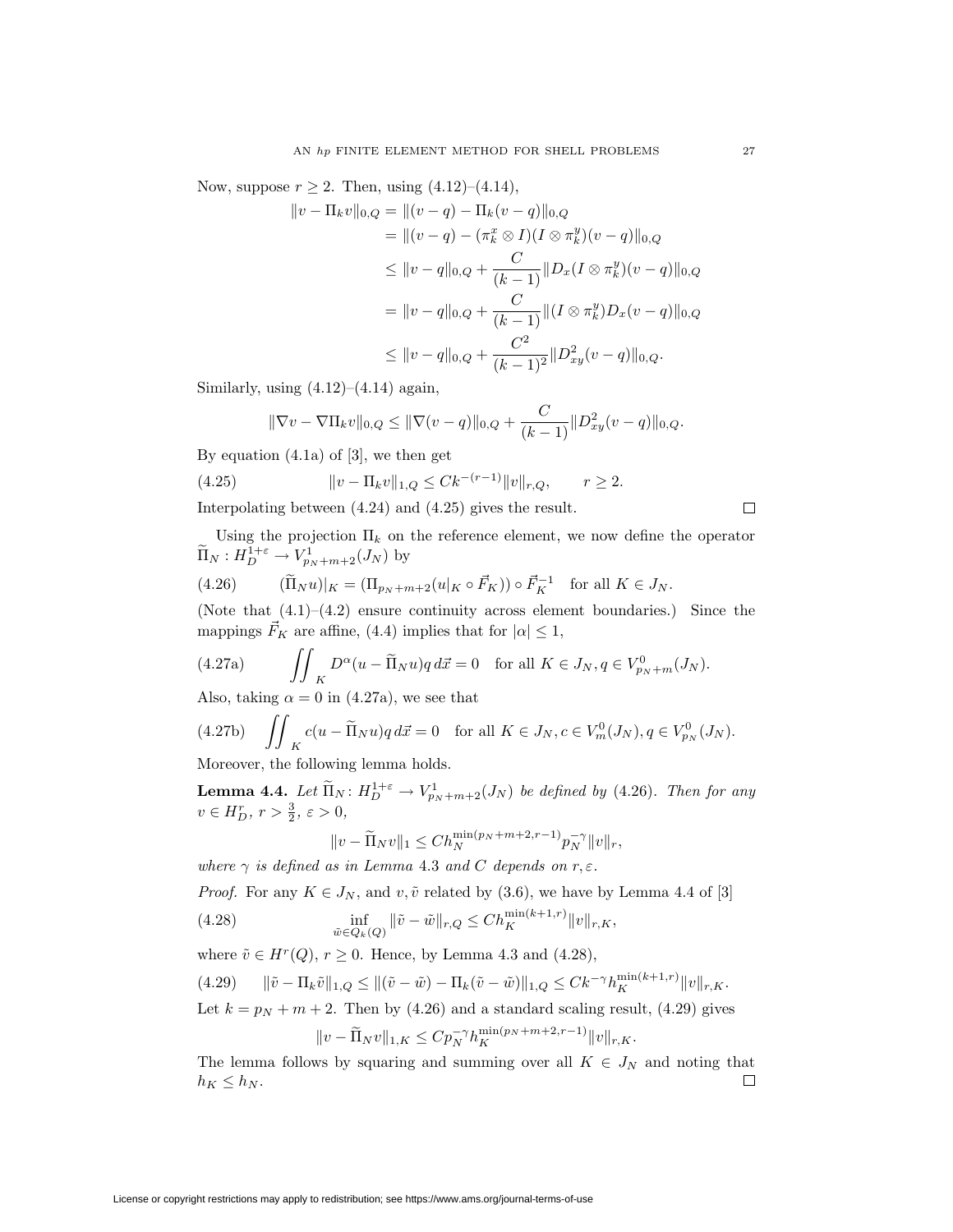Proof of Theorem 3.2. We must bound the terms in  $(3.5)$ . First, we note that by the usual approximation theory for the  $h-p$  version (Lemma 4.5 of [3]), with  $\mu = \min(p_N + 1, r - 1),$ 

(4.30) 
$$
\| (I - P_N^1) \xi(U) \|_0 \leq C h_N^{\mu} p_N^{-(r-1)} \| \xi(U) \|_{r-1},
$$

(4.31) 
$$
\| (I - P_N^2) \eta(U) \|_0 \leq C h_N^{\mu} p_N^{-(r-1)} \| \eta(U) \|_{r-1}.
$$

Next, for  $U = (\vec{u}, \stackrel{\partial}{\sim})$  we define  $W_N = (\vec{z}, \stackrel{\psi}{\sim})$  by

$$
z_i = \Pi_N u_i, \qquad \psi_\alpha = \Pi_N \theta_\alpha.
$$

Then, since we assume  $a_{\alpha\beta}$ ,  $b_{\alpha\beta}$ ,  $\Gamma^{\gamma}_{\alpha\beta}$  are in  $V^0_m(J_N)$ , equation (4.27a), the definitions (2.3), (2.4) of  $\Phi_{\sim} \Lambda$ , and (3.2) imply that  $W_N \in Z_N(U)$ . Applying Lemma 4.4, we see that

(4.32) 
$$
||U - W_N||_{\mathcal{V}} \leq Ch_N^{\min(p_N + m + 2, r - 1)} p_N^{-\gamma} (||\vec{u}||_r + ||\theta||_r).
$$

Theorem 3.2 follows from  $(4.30)$ – $(4.32)$ .

Remark 4.2. Instead of studying convergence in terms of Corollary 3.1 (as we did here), we could, instead, have framed our analysis in the context of mixed methods, as in  $[1]$ . For the pure h version, this would give us precisely Theorem 5 and Corollary 6 of [1], which includes estimates for the auxiliary variables in the norm  $||| \cdot |||$  from [1].

 $\Box$ 

#### **ACKNOWLEDGEMENT**

The author would like to thank an anonymous referee for the improvement in Lemma 4.3 when  $r \geq 2$ .

#### **REFERENCES**

- 1. D. N. Arnold and F. Brezzi, Locking-free finite element methods for shells, Math. Comp. **66** (1997), (to appear).
- 2. J.-P. Aubin, Applied Functional Analysis, Wiley, New York, 1979. MR **81a:**46083
- 3. I. Babuška and M. Suri, The  $h$ -p version of the finite element method with quasiuniform meshes, RAIRO Modél. Math. Anal. Numér. **21** (1987), 199-238. MR 88d:65154
- 4. , On locking and robustness in the finite element method, SIAM J. Numer. Anal. **29** (1992), 1261–1293. MR **94c:**65128
- 5. M. Bernadou, P. G. Ciarlet and B. Miara, Existence theorems for two-dimensional linear shell theories, J. Elasticity **34** (1994), 111–138. MR **95f:**73050
- 6. C. Bernardi and Y. Maday, Approximations spectrales de problèmes aux limites elliptiques, Springer-Verlag, Berlin and New York, 1992. MR **94f:**65112
- 7. F. Brezzi and K. J. Bathe, Studies of finite element procedures—the inf-sup condition, equivalent forms and applications, Reliability of Methods for Engineering Analysis (I. J. Bathe and D. R. J. Owen, eds.), Pineridge Press, Swansea, 1986, pp. 1787–1801.
- 8. F. Brezzi and M. Fortin, Mixed and hybrid finite element methods, Springer-Verlag, New York-Heidelberg-Berlin, 1991. MR **92d:**65187
- 9. P. M. Naghdi, Foundations of elastic shell theory, Progress in Solid Mechanics, Vol. 4 (I. N. Sneddon and R. Hill, eds.), North-Holland, Amsterdam, 1963, pp. 1–90. MR **29:**790
- 10. , The theory of shells and plates, Handbuch der Physik, Vol. VI a-2, Springer-Verlag, New York-Heidelberg-Berlin, 1972, pp. 425–640.
- 11. J. Piila and J. Pitkäranta, Energy estimates relating different linear elastic models of a thin cylindrical shell. I, II, I: SIAM J. Math. Anal. **24** (1993), 1–22, II: SIAM J. Math. Anal. **26** (1995), 820–849. MR **94a:**73032; MR **96e:**73068